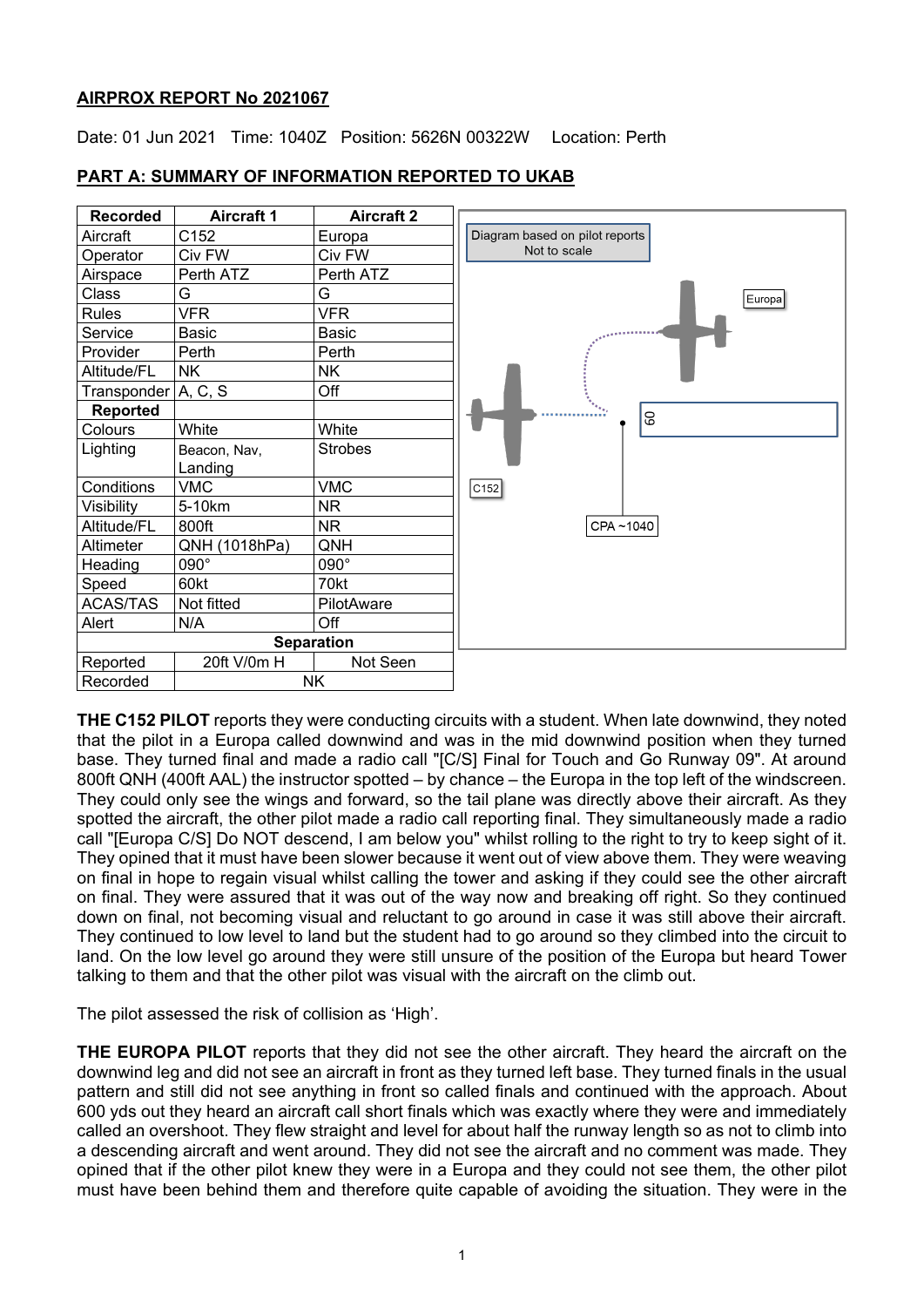hangar for about an hour afterwards and the other pilot did not come over to discuss the incident. They noted that they understood the commercial pressures of flight training and had no wish to create conflict but thought this should have been discussed locally to start with so that the safety issues could have been addressed. They opined that this was all against a background of the conflict between the training school at Scone who do not like club aircraft doing circuits when they are busy. There were 4 aircraft in the circuit at the time. Flying the Europa monowheel is tricky to land and due to the enforced layoff the Europa pilot needed the landing practise and were entitled to use the airfield. When they started they were the only aircraft in the circuit but were quickly joined by the others. They noted that normally they do not do many circuits so as to keep out of the way but on this occasion needed the practise.

**THE PERTH AGO** reports that the circuit for RW09 at Perth was busy at the time with possibly two or three C152s and the Europa. The Europa was above and came close to the C152 on final approach. They could not estimate how close it was to the C152. The pilots resolved the situation without any intervention from the Tower. From the Tower, the Europa was difficult to see in the circuit due to its low profile, white colour scheme and the haze.

# **Factual Background**

The weather at Dundee was recorded as follows:

METAR EGPN 011020Z 10009KT CAVOK 15/11 Q1017=

An unofficial weather observation at Perth was reported as follows:

1000z: No significant wind, 9000m in haze to the north, SKY030, 23/13, 1019=

#### **Analysis and Investigation**

#### **UKAB Secretariat**

The C152 and Europa pilots shared an equal responsibility for collision avoidance and not to operate in such proximity to other aircraft as to create a collision hazard.<sup>[1](#page-1-0)</sup> An aircraft operated on or in the vicinity of an aerodrome shall conform with or avoid the pattern of traffic formed by other aircraft in operation.[2](#page-1-1)

# **Comments**

# **Perth Accountable Manager**

There is no conflict between the flying school and club members at Perth, and club members are free to conduct circuits as required.

# **Summary**

An Airprox was reported when a C152 and a Europa flew into proximity on final at Perth at 1040Z on Tuesday 1<sup>st</sup> June 2021. Both pilots were operating under VFR in VMC and both were in receipt of an AGCS from Perth.

# **PART B: SUMMARY OF THE BOARD'S DISCUSSIONS**

Information available consisted of reports from both pilots, radar photographs/video recordings, reports from the air traffic controllers involved and reports from the appropriate operating authorities. Relevant contributory factors mentioned during the Board's discussions are highlighted within the text in bold, with the numbers referring to the Contributory Factors table displayed in Part C.

<span id="page-1-0"></span><sup>1</sup> (UK) SERA.3205 Proximity.

<span id="page-1-1"></span> $2$  (UK) SERA.3225 Operation on and in the Vicinity of an Aerodrome.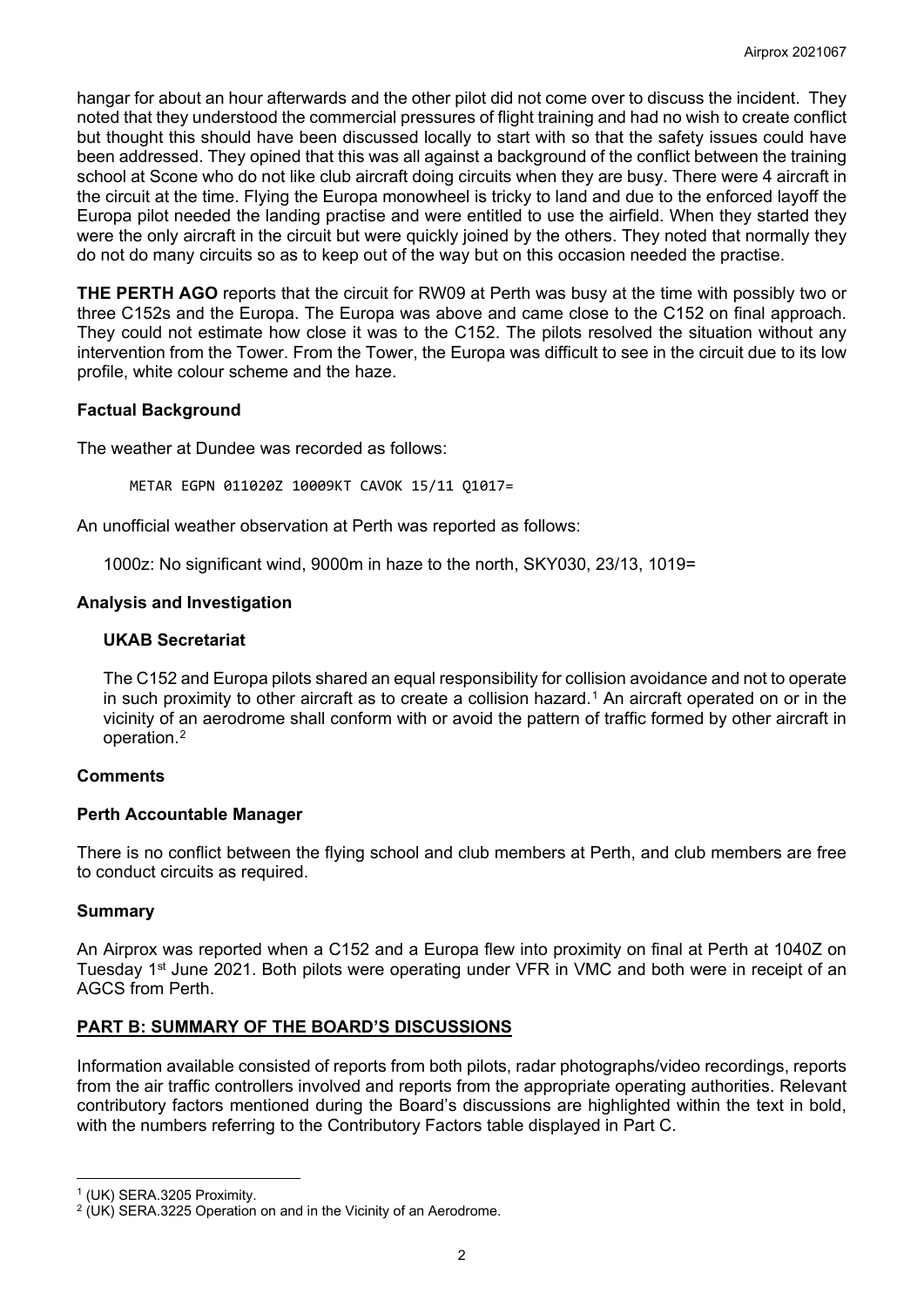Due to the exceptional circumstances presented by the coronavirus pandemic, this incident was assessed as part of a 'virtual' UK Airprox Board meeting where members provided a combination of written contributions and dial-in/VTC comments.

The Board first looked at the actions of the C152 pilot. They were operating in the visual circuit and reported that they were aware that the Europa was downwind behind them (**CF3**). Once on final, they didn't see the Europa until it was above them (**CF4**) and members noted that when on final it was normal to be concentrating on the runway ahead, not looking around for other traffic, and given that the Europa was above the C152, not in the normal field of vision (**CF6**) it was fortunate that they saw the Europa at all. Once visual the pilot was able to broadcast a message to alert the other pilot who was able to conduct a go-around, but this was likely to have been at CPA.

Turning to the Europa pilot, they reported that they had been in the circuit for some time and heard the C152 pilot call downwind ahead of them so had generic situational awareness (**CF3**), but could not see the other aircraft. Members thought that rather than continuing onto final without knowing where the other aircraft was, the pilot should have made a call asking for more information (**CF2**). They also noted that even when following the standard circuit pattern, it was good practise to look up the approach lane prior to turning base in order to check for any other aircraft and in this case the Europa pilot may have seen the C152. However, by turning without being visual they had not integrated with the other circuit traffic (**CF1**) and did not see the C152 beneath them (**CF5**, **CF6**). Once they heard the warning from the other pilot, the Europa pilot acted quickly and conducted a go-around but it was likely that separation was at the bare minimum give that the C152 pilot reported it was only 20ft away and they could only see the front end of the Europa. Members thanked the Europa pilot for their honesty in noting that they needed the circuit and landing practise and noted that there were a number of recent visual circuit Airprox in which pilots appeared to be lacking in currency. They urged pilots not to become complacent in the visual circuit and to maintain concentration and circuit discipline.

When determining the risk of the Airprox, members quickly agreed that it was likely that the separation was reduced to the bare minimum, the C152 pilot had reported it was just 20ft, and that there had been an element of providence because the Europa pilot had not been visual with the C152 and had been descending at the time. Therefore, the Board agreed there had been a serious risk of collision; Risk Category A.

# **PART C: ASSESSMENT OF CONTRIBUTORY FACTORS AND RISK**

# Contributory Factors:

|                | 2021067                |                                                                |                                                                                                    |                                                                      |  |  |  |  |  |  |
|----------------|------------------------|----------------------------------------------------------------|----------------------------------------------------------------------------------------------------|----------------------------------------------------------------------|--|--|--|--|--|--|
| CF.            | Factor                 | <b>Description</b>                                             | <b>ECCAIRS Amplification</b>                                                                       | <b>UKAB Amplification</b>                                            |  |  |  |  |  |  |
|                | <b>Flight Elements</b> |                                                                |                                                                                                    |                                                                      |  |  |  |  |  |  |
|                |                        | <b>• Tactical Planning and Execution</b>                       |                                                                                                    |                                                                      |  |  |  |  |  |  |
| 1              | Human<br>Factors       | • Monitoring of Environment                                    | Events involving flight crew not to<br>appropriately monitoring the<br>environment                 | Did not avoid/conform with the pattern<br>of traffic already formed  |  |  |  |  |  |  |
|                |                        | • Situational Awareness of the Conflicting Aircraft and Action |                                                                                                    |                                                                      |  |  |  |  |  |  |
| $\overline{2}$ | Human<br>Factors       | • Lack of Communication                                        | Events involving flight crew that did<br>not communicate enough - not<br>enough communication      | Pilot did not request additional<br>information                      |  |  |  |  |  |  |
| 3              | Contextual             | • Situational Awareness and<br><b>Sensory Events</b>           | Events involving a flight crew's<br>awareness and perception of<br>situations                      | Pilot had no, late or only generic,<br><b>Situational Awareness</b>  |  |  |  |  |  |  |
|                |                        | • See and Avoid                                                |                                                                                                    |                                                                      |  |  |  |  |  |  |
| 4              | Human<br>Factors       | • Identification/Recognition                                   | Events involving flight crew not fully<br>identifying or recognising the reality<br>of a situation | Late sighting by one or both pilots                                  |  |  |  |  |  |  |
| 5              | Human<br>Factors       | • Monitoring of Other Aircraft                                 | Events involving flight crew not fully<br>monitoring another aircraft                              | Non-sighting or effectively a non-<br>sighting by one or both pilots |  |  |  |  |  |  |